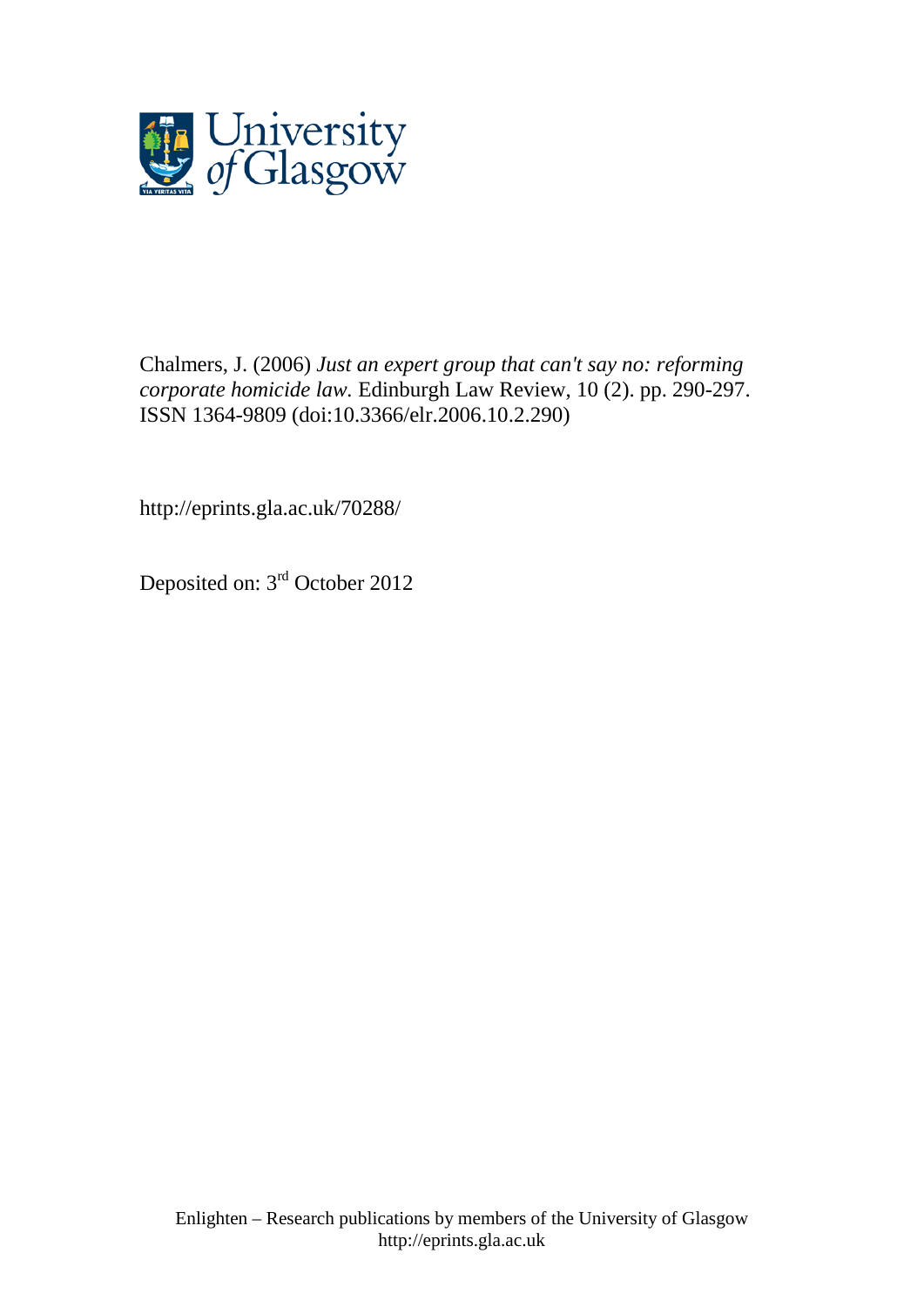against local authorities or quangos (including applications by one such authority against another) "public law proceedings". But we are already becoming used to the idea that a different line has to be cut through the supervisory jurisdiction to define those decisions made by "public authorities" for the purposes of the Human Rights Act 1998. A point of greater pressure may develop, however, where the question of the mandatory character of judicial review arises.<sup>54</sup> Although the logic of the distinctive character of the supervisory jurisdiction may already have demanded that all proceedings for interdict which appear to be within the realm of judicial review rather than ordinary "civil proceedings" should indeed be routed towards judicial review, this has not been clear in all cases.55 The decision in *Davidson* may now require that that consequential clarity should also be achieved. There may otherwise be the risk that remedies against the Crown may be denied because the proceedings in which they were sought were not directed to the supervisory jurisdiction.

> *Chris Himsworth Professor of Administrative Law University of Edinburgh*

 $EdinLR$  Vol 10 pp 290–297

# *Judicial Review*, 3rd edn (2005), 659-660. Just an Expert Group That Can't Say No: Reforming Corporate Homicide Law

The recent Expert Group Report on Corporate Homicide<sup>1</sup> stems from the  $2003$ decision in *Transco plc v HM Advocate*,<sup>2</sup> where the appeal court held that a charge of culpable homicide could not be levelled against a corporate body without alleging the an individual (or perhaps individuals acting collectively), who could be identified as the "directing mind and will" of the corporation, possessed the *mens rea* required for the offence.

That outcome, which largely aligned Scots law with English law in adopting the "identification principle"<sup>3</sup> as the basis for corporate criminal liability (at least where culpable homicide was alleged) was recognised as having the consequence that "complex organisations cannot in practice be prosecuted for culpable homicide".<sup>4</sup> In due course, the Justice Minister established an Expert Group on corporate homicide in April 2005, the Group's remit being "to review the law in Scotland on corporate

55 See, e.g., *Bell v Fiddes* 1996 SLT 51.

<sup>54</sup> See C M G Himsworth, "Judicial review in Scotland", in M Supperstone, J Goudie and P Walker (eds), *Judicial Review*, 3rd edn (2005), 659-660.

<sup>1</sup> Scottish Executive, *Corporate Homicide: Expert Group Report* (2004) (henceforth *Report*) (available at *http://www.scotland.gov.uk/Publications/2005/11/14133559/35592*).

<sup>2 2004</sup> JC 29. See J Chalmers, "Corporate culpable homicide: *Transco plc v HM Advocate*" (2004) 8 EdinLR 262; P W Ferguson, "Corporate culpable homicide" 2004 SLT (News) 97.

<sup>3</sup> *Tesco Ltd v Nattrass* [1972] AC 153.

<sup>4</sup> *Report*, para 2.7.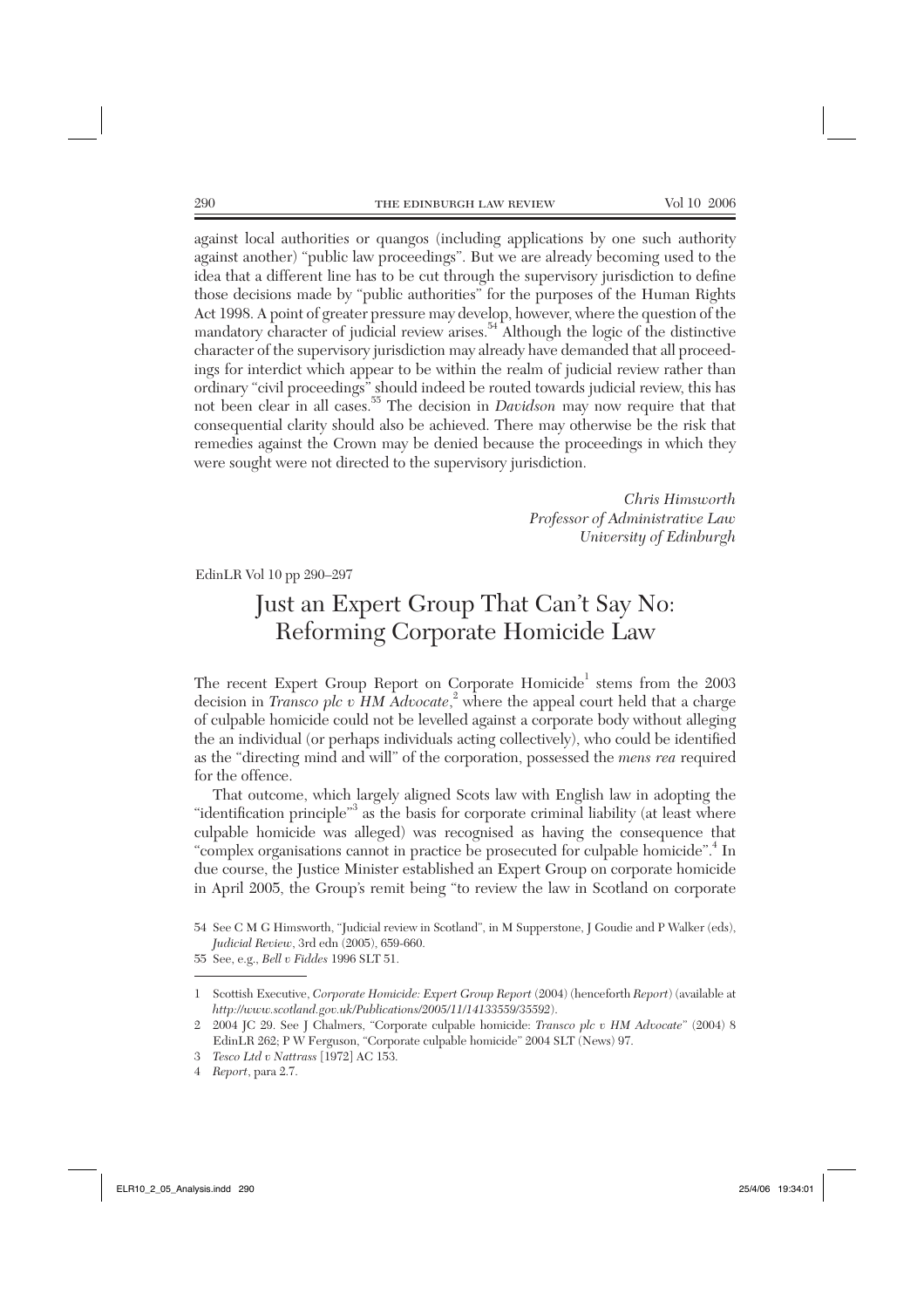liability for culpable homicide and to submit a report to the Minister for Justice by the summer, taking into account the proposals recently published by the Home Secretary".<sup>5</sup> The Group's *Report* was published in November 2005 and was understood to be under consideration by the Minister at the time this note was written.

#### **A. WHY LEGISLATE?**

Although Transco successfully argued that the charge of culpable homicide levelled against it was irrelevant, it did not escape prosecution as a result. The indictment against it included an alternative charge of a contravention of sections 3 and 33(1) of the Health and Safety at Work Act 1974, which resulted in a conviction and a fine of  $£15$  million being imposed. $^{\circ}$ 

If a company can be punished this severely for a breach of the 1974 Act, it might be doubted whether corporate homicide legislation is required. The Group rejects this argument, arguing that health and safety offences "are seen by the public as being of lesser severity than offences prosecuted under the common law of culpable homicide" and that prosecutions for such offences would not meet the "public demand for justice", or provide as strong a deterrent as a new offence.

One problem is that the structure of the 1974 Act seems to offend against the principle of "fair labelling".<sup>8</sup> The label attached to the offence does not necessarily reflect the harm done: the fact of a death is merely part of the factual narrative rather than being relevant to guilt.<sup>9</sup> It might, of course, be responded that it is unfair to label a corporate body as being liable for a death that it did not foresee, but that is not a leniency afforded to natural persons, who may be liable for culpable homicide and analogous road traffic offences without any need to prove foresight of death.<sup>10</sup> Furthermore, despite the large fine imposed on Transco, it might be argued that the penalties imposed on corporations who cause deaths are often inadequate – either because the "regulatory" nature of the offence leads courts to impose overly lenient penalties, or because of the limited range of sanctions available under current legislation.

There is – although the Group does not discuss it – an argument that continuing to rely on health and safety legislation alone might result in a breach of the European Convention on Human Rights. The relevant case is *Öneryildiz v Turkey*,<sup>11</sup> which

- 6 *Report,* para 2.2. Fines of up to £10million had previously been imposed in a small number of cases: House of Commons Home Affairs and Work and Pensions Committees, *Draft Corporate Manslaughter Bill* (HC 540-I, 2005), para 266.
- 7 *Report*, para 5.3.
- 8 On which see A Ashworth, *Principles of Criminal Law,* 4th edn (2003), 89-92.
- 9 As Gobert and Punch note, "[r]esults are simply irrelevant to the determination of whether a company has committed a regulatory offence": J Gobert and M Punch, *Rethinking Corporate Crime* (2003), 131. That does not mean, of course, that they are irrelevant to the decision to prosecute or on the appropriate sentence following conviction.
- 10 In respect of culpable homicide, see, for example, *Lord Advocate's Reference (No 1 of 1994)* 1996 JC 76. The road traffic offences are causing death by dangerous driving and causing death by careless driving when under the influence of drink or drugs: ss 1 and 3A of the Road Traffic Act 1998, as amended.
- 11 (2004) 39 EHRR 12. I am grateful to Fiona Leverick for drawing this case to my attention.

<sup>5</sup> *Report*, para 1.1. The Home Secretary's proposals are found in Corporate Manslaughter: The Government's Draft Bill for Reform (Cm 6497, 2005).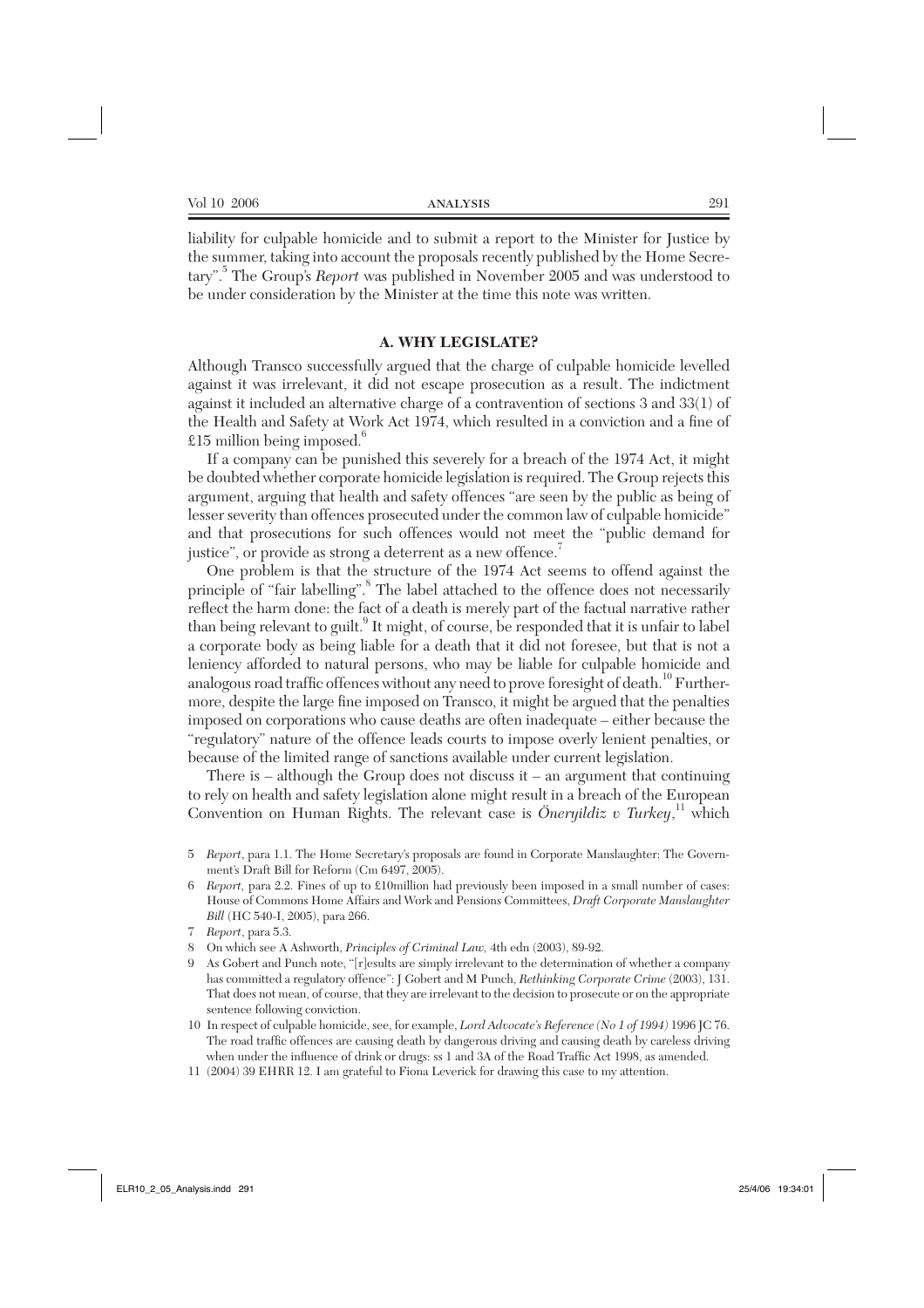arose out of an explosion at a landfill site which resulted in thirty-nine deaths. Two local mayors were prosecuted for offences of "negligence in the performance of their duties",<sup>12</sup> and minimal penalties were imposed.<sup>13</sup>

The applicant, who had lost nine members of his family, claimed *inter alia* that Article 2 of the Convention (the right to life) had been breached in those circumstances. In upholding this claim, the European Court of Human Rights reiterated that Article 2 requires "a thorough and effective investigation capable of leading to the identification and punishment of those responsible for the death and the putting in place of effective criminal law provisions to deter the commission of offences against the person..."<sup>14</sup> In all the circumstances, even though the court of first instance had referred to the deaths in its judgment as a factual element in the case,  $15$  the court concluded that "the criminal law remedy, as used in the present case, cannot be regarded as adequate and effective".16

*Öneryildiz* probably cannot be taken as calling into doubt the proceedings in the prosecution of Transco itself. The deaths involved in that case, although technically not part of the statutory charge against Transco, were nevertheless libelled in the indictment, while the *Öneryildiz* court laid stress on the minimal sanctions involved in that case,  $^{17}$  which is not a criticism applicable to the Transco prosecution. Other cases, however, may involve much lower penalties,<sup>18</sup> and there is at least a stateable case that the combination of a criminal offence under the 1974 Act with a relatively low penalty is insufficient to meet the requirements of the Convention.

### **B. THE REPORT**

The most striking feature of the *Report* is the Group's disinclination to rule out any possible law reform proposal which it considered. Almost all the proposals it con sidered are supported (if sometimes by a majority), or at least left open for further consideration. Just about the only possibility the Group rules out is modifying the existing common law offence of culpable homicide: if this were done, "an opportunity would be missed to set out on the fact of statute a clear and unambiguous offence".19 In proposing that a new statutory offence be created, however, the Group

- 13 The court imposed the minimum prison sentence of three months and a fine of 160,000 Turkish lire on each defendant, but then (a) commuted the sentence to fines (resulting in penalties of 610,000 lire) and (b) suspended enforcement of the fines on the basis that it was satisfied the defendants would not reoffend. See *Öneryildiz,* at [33].
- 14 *Öneryildiz,* at [91].
- 15 *Öneryildiz,* at [107].
- 16 *Öneryildiz,* at [111].
- 17 *Öneryildiz,* at [107]. See*,* however, A Gerry, "Case comment: *Öneryildiz v Turkey*" [2005] EHRLR 203, 212, who reaches a stronger conclusion: "[w]here loss of life has occurred in cases where negligence goes beyond error of judgment or carelessness, criminal proceedings under specific offences recognising the loss of life appear to be what Art 2 requires."
- 18 See Health and Safety Executive, *Health and Safety Offences and Penalties 2004/2005* (2005), table 8 (noting that across the UK, the average penalty per conviction for a work-related fatality was £29,867 in  $2004/2005$  (provisional figures)).
- 19 *Report*, para 5.2.

<sup>12</sup> *Öneryildiz,* at [106].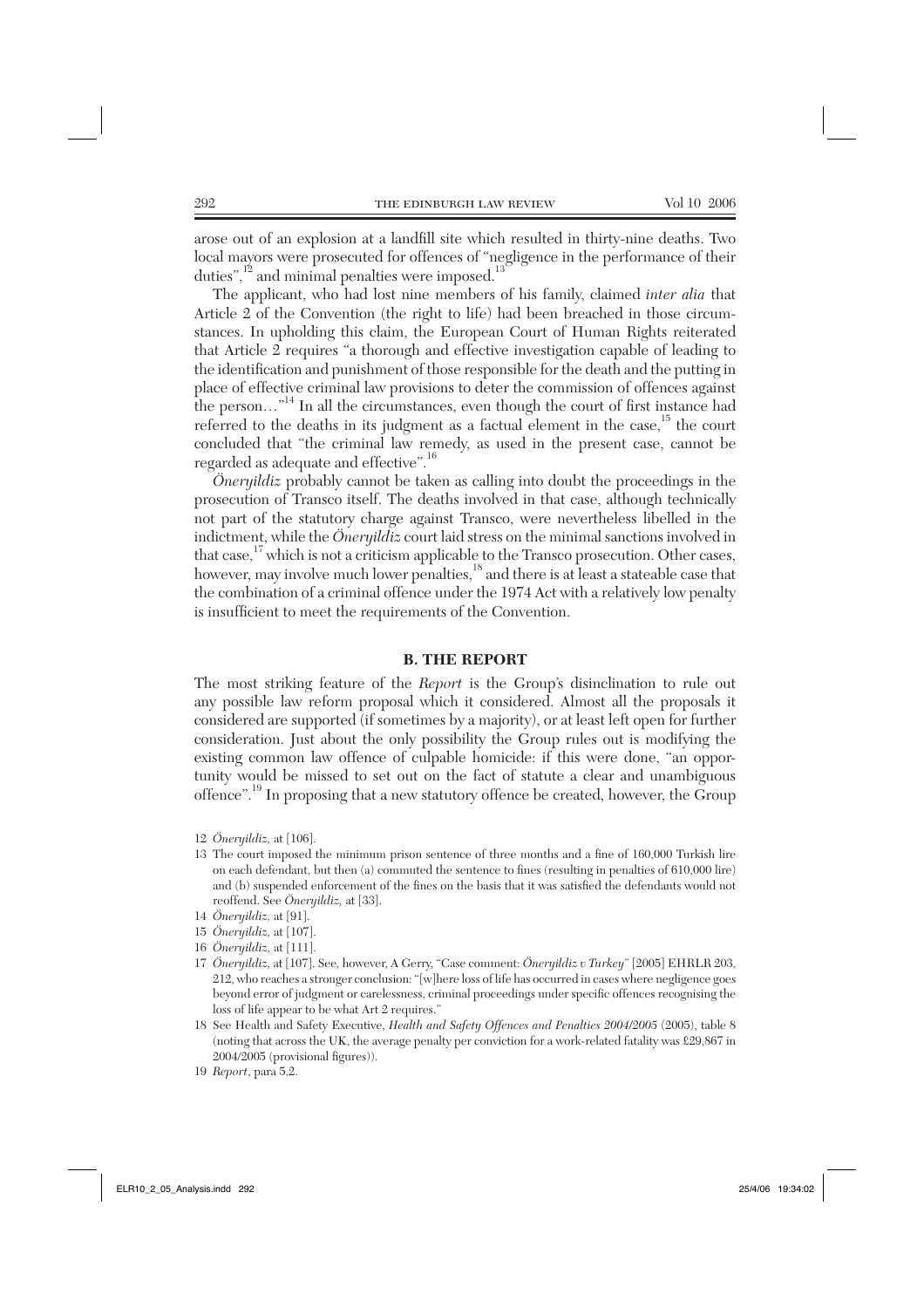is not prepared to rule out the alternative possibility of reforming health and safety legislation to create an offence of causing death through dangerous conduct: "there might be advantage" in reforming health and safety legislation at the same time as creating a new offence.<sup>20</sup>

Elsewhere, the Group shies away from ruling anything out. On the key issue of capturing corporate fault – how is it to be decided when a corporation is to be blamed for a death? – the Group identifies three obvious options: (i) an objective "recklessness" standard; (ii) a "management failure" approach; and (iii) strict liability subject to a due diligence defence. Now, choosing between these options is a difficult task. The Group's solution is difficult to follow: in summarising their proposals, they state that the new offence should have *all three*. 21

This note will return to that particular problem in due course, $22$  but first the other proposals considered by the Group should be recorded: (i) a stand alone offence for individuals – exactly which individuals is not clear, although there is a reference to "directors/managers"23 – which would involve a lower standard of fault than the general law of culpable homicide (favoured by a majority); $^{24}$  (ii) art and part liability for the new offence of corporate homicide (favoured);  $25$  (iii) a specific secondary offence for "directors/senior managers" (favoured by "most of the  $\overline{Group}$ ");  $^{26}$  (iv) expanding the proposed new offence to cover non-fatal serious injury ("further consideration should be given to it");  $2^7$  (v) applying the new offence to unincorporated bodies despite their lack of legal personality (apparently favoured);<sup>28</sup> (vi) applying the new offence extraterritorially (favoured "on balance"),  $^{29}$  and (vii) removing Crown immunity in respect of the new offence (favoured).<sup>30</sup>

Finally, the Group's enthusiasm reaches its zenith when the *Report* turns to consider the issue of penalties. During the Group's deliberations, one of its members agreed to produce a paper on possible penalties for corporate homicide. That paper was submitted in due course and outlined a wide range of possible sanctions: monetary fines, equity fines, disqualification orders, dissolution orders, corporate probation, punitive injunctions, community service orders, publicity orders and requiring a senior

- 20 *Report*, para 5.3. The *Report* does not discuss how this might be achieved given that the relevant parts of the Health and Safety at Work etc. Act 1974 are reserved matters and so outwith the competence of the Scottish Parliament: Scotland Act 1998, Sch 5, Part II, H2.
- 21 *Report*, para 11.1.
- 22 See below, section C.
- 23 *Report*, para 12.1.
- 24 *Report*, para 12.3.
- 25 *Report*, para 12.6.
- 26 *Report*, para 12.6.
- 27 *Report*, para 13.4.
- 28 *Report*, para 13.6. The *Report* does not state clearly whether this option is favoured or not, stating that a majority of the group recognise that it may involve "practical difficulties" and going on to state that these are "not insuperable", although there is no explanation of how they would be overcome.
- 29 *Report*, para 13.8.
- 30 *Report*, para 14.3. Here again, the *Report* is not entirely clear: it states that the removal of Crown immunity "should be more extensive" than proposed under Home Office proposals, but does not state how much more extensive.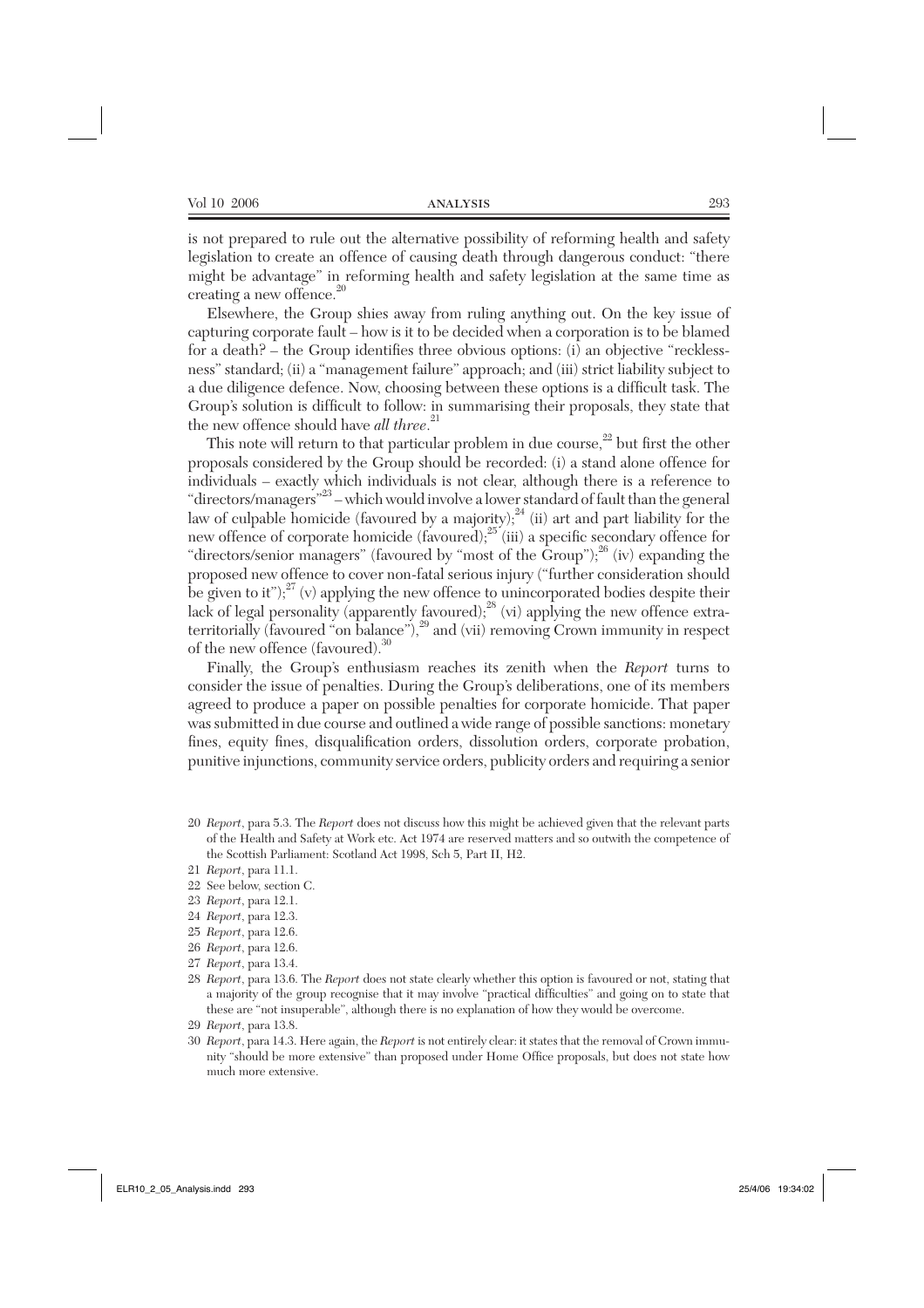officer of the company to attend sentencing.<sup>31</sup> Rather than expressing any concluded view on the relative merits of these options, or deciding that any of them might be inappropriate, the Group's response was to agree to attach the paper as an annex to the *Report*32 and conclude "that providing a suite of possible penalties would provide the courts with the flexibility to respond to the many and various circumstances of the cases which may come before them".<sup>33</sup>

#### **C. CAPTURING CORPORATE FAULT**

The most important aspect of the proposals is the Group's proposed model of corporate fault, which seems peculiar at first glance. The Group starts by considering the definition of recklessness offered by the Draft Criminal Code for Scotland, which is modelled on an "obvious or serious risk" of which the actor "is, or ought to be, aware". $34$  There are, of course, serious problems with such an approach – a judge or juror may well be able to make an informed decision on whether, for example, a motorist should have been aware of an "obvious or serious" risk arising from his or her driving, but how is that same individual supposed to determine what (say) a complex multinational corporation "ought" to have been aware of? Nevertheless, an objective definition of recklessness bypasses the *Transco* problem by removing "awareness of risk" from the equation, meaning that it would no longer be necessary to show that a particular individual possessed the *mens rea* of corporate homicide.

At this point, however, the Group's proposals become difficult to follow. For some reason, the Group seems to consider that objective recklessness is an element of *actus reus*, 35 and proposes that "the physical element of the offence should be one of an employee or agent of the organisation causing death through recklessness".<sup>36</sup> The acts of employees or agents could be "aggregated" for this purpose.

Both aggregation and recklessness, however, are unnecessary complications in this context. If the core of the offence is a *failure* by the management: as the Group puts it, a failure "to put policies, practices and systems in place to ensure the health and safety of its employees and those affected by its activities",37 then there should be no need to aggregate any activities, nor to show that the particular individuals were "reckless". It

<sup>31</sup> H Croall, "Penalties for corporate homicide: paper prepared for the Scottish expert group on corporate homicide August 17th 2005", reproduced as Annex B to the *Report*.

<sup>32</sup> Minutes of the Fourth Meeting of the Expert Group on Corporate Homicide (Tues 23 Aug 2005), para 30 (at *http://www.scotland.gov.uk/Topics/Justice/criminal/Corporate/4thset*).

<sup>33</sup> *Report*, para 15.4.

<sup>34</sup> E Clive, P Ferguson, C Gane and A McCall Smith, *A Draft Criminal Code for Scotland with Commentary* (2003), 32-33 (available at *http://www.scotlawcom.gov.uk/downloads/cp\_criminal\_code.pdf*).

<sup>35</sup> The Group appears to have been misled by a comparison with the offence of causing death by dangerous driving, which it considered to be a strict liability offence despite the requirement that "it would be obvious to a competent and careful driver" that the accused's driving was dangerous (*Report*, para 9.2 *et seq*). As Michael Christie has pointed out, however, the argument that dangerous driving does not require *mens rea* is simply "based on the opinion that negligence is not a matter of *mens rea*" (GH Gordon, *The Criminal Law of Scotland,* 3rd edn by M G A Christie (2001), para 30.08). Whether this requirement is described as *mens rea* or not, it nevertheless represents the *fault* element of the offence.

<sup>36</sup> *Report*, para 11.1.

<sup>37</sup> *Report,* para 11.1.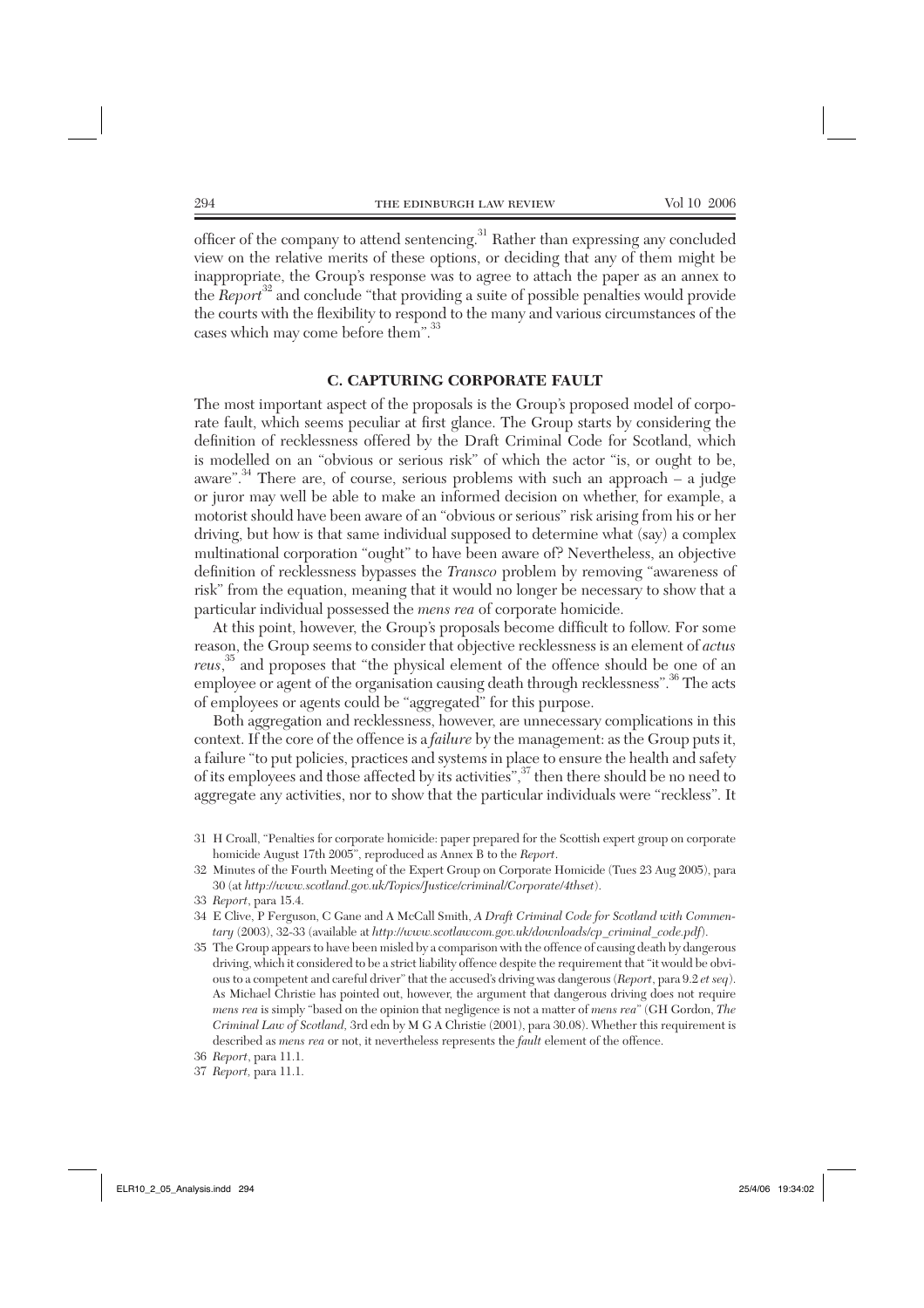should suffice simply to show that the "management failure" caused the death. That, however, gives rise to the same problem noted above: how is "management failure" sensibly to be assessed?

The Group goes on to suggest that "a due diligence defence would be available to an organisation if they could demonstrate that they had all reasonable policies, systems and procedures in place, which should have prevented the offence taking place".<sup>38</sup> This would be an odd *addition* to a requirement of "management failure": if that had been proven by the Crown, how could a company possibly succeed in making out this defence? It seems, however, that what the Group has in mind is a simple reversal of the burden of proof:<sup>39</sup> where a death occurs, it would be for the corporation to prove that there had *not* been a management failure, rather than for the Crown to prove that there had been.

Reverse burdens of proof are, of course, common throughout the criminal law, particularly in "regulatory" offences.<sup>40</sup> But to suggest that a reverse burden should be imposed in respect of an offence as serious as *homicide* is unprecedented.<sup>41</sup> There is much to be said for the argument that it is unjust that corporations are not in practice subject to the law of homicide in the same way as individuals, and that reform should be taken to eliminate this discrepancy so far as possible. But if corporations are to be treated as severely as individuals, they must also be entitled to the same protections as individuals, and it is difficult to see why they should be subject to the law of homicide but not entitled to the full benefit of the presumption of innocence in that regard.

Such an approach gives rise to obvious human rights objections, but the Group sees it as no function of its own to consider those, saying only that "there are potential human rights issues associated with reverse burdens of proof which would have to be considered carefully".<sup>42</sup> Nor does the Group seek to justify reversing the burden of proof, doing no more than asserting it as the "preferred approach". This is wholly inadequate in human rights terms: in order to show that a reverse onus is compatible with the presumption of innocence, it must be shown *inter alia* that the reversal serves a legitimate aim and is proportionate to that aim.<sup>43</sup> If the Group is not prepared to articulate its own arguments to address these points, how is any resultant provision to be defended in court? It is regrettable that the Group is prepared (both here and elsewhere) simply to assert support for various law reform proposals without putting forward arguments in their favour.

- 38 *Report*, para 11.1.
- 39 *Report,* para 10.6.

- 41 An accused who pleads insanity or diminished responsibility in such a case must make out the plea on the balance of probabilities (for recent discussion, see the Report on Insanity and Diminished Responsibility (Scot Law Com No 195, 2004), part 5). But in such cases, the prosecution must still prove both the *actus reus* and *mens rea* of the crime in order to secure a conviction.
- 42 *Report*, para 10.6.
- 43 I Dennis, "Reverse onuses and the presumption of innocence: in search of principle" [2005] Crim LR 901, 905.

<sup>40</sup> A Ashworth and M Blake, "The presumption of innocence in English criminal law" [1996] Crim LR 306.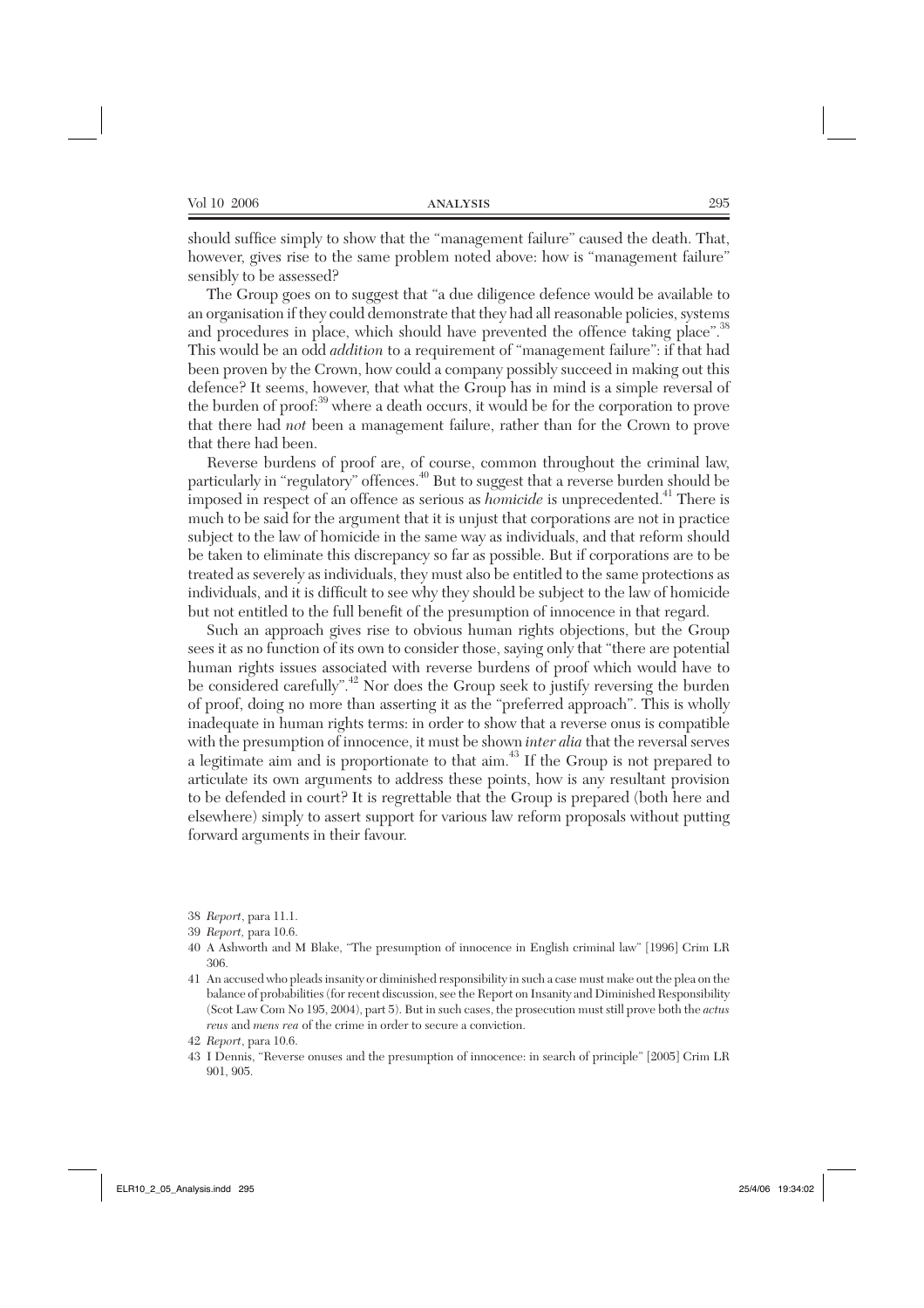## **D. A TERRIBLE FIX?**

There are a number of further problems with the Group's *Report* which will present considerable difficulty in moving towards legislation. First, the Group's approach to the various options it considered, and its reluctance to rule anything out, presents political difficulties for the Executive in considering the *Report*. Almost any legislation the Executive brings forward now runs the risk of being portrayed as a "watering down" of the Group's proposals. There is no reason why this should be the case: much of the *Report* simply leaves matters open for further consideration, or fails entirely to explain how the proposals would operate (how, for example, are bodies which lack legal personality to be prosecuted and sanctioned for corporate homicide?) It must be recognised that the Group's *Report* does not contain a set of proposals which the Executive can simply either adopt or reject.

Secondly, the Group is too quick to dismiss the argument that individuals may be deterred from taking up senior posts in organisations by the spectre of individual liability, or that corporate bodies may avoid locating in Scotland due to fears about corporate homicide legislation. The Group's response is simply that "good managers would not be deterred" by such liability.<sup>44</sup> That may be true, but even the most conscientious of managers may be deterred by legislative proposals if they fear that they may operate in an arbitrary and unjust fashion. If the Group had explained exactly how it envisaged individual liability would work, it might be easier to convince persons in that position that they had "nothing to fear", but as it is no such line of argument is possible. In advancing towards corporate homicide legislation, it may not be realistic to expect the Executive to secure the enthusiastic support of the commercial sector. Nevertheless, the Executive has an obligation to engage fully with that sector in the process.

Thirdly, it is regrettable that the Group does not discuss in any detail the interface between health and safety legislation and its proposed new offence. There is a strong case for saying that if a company is not in breach of any safety regulation, and could not be convicted of a health and safety offence, there should be no basis for convicting it of an offence of homicide; and conversely, that if the corporate body is in breach of health and safety law, there should be no need to waste court time considering whether "management failure" (or whatever test must be satisfied for an offence of corporate homicide) has been made out.<sup>45</sup>

Fourthly, the Group's approach to sentencing is unhelpful. In England and Wales, the government has estimated that its proposed new offence of corporate manslaughter will attract no more than five prosecutions per year, although that assumption has been challenged by some bodies.46 If that is a reasonable estimate, prosecutions are likely to be even rarer in Scotland, meaning that it will take some considerable time

- 44 *Report*, para 12.8. Or, as one member of the Group has put it: "the innocent have nothing to fear". D Whyte, "Getting away with homicide" 2005 SCOLAG 170, 174.
- 45 P R Glazebrook, "A better way of convicting businesses of avoidable deaths and injuries?" (2002) 61 CLJ 405, 417. The Group does note the suggestion of the Centre for Corporate Accountability that "management failure", for the purposes of the new offence, could be defined as including "gross breaches of specified statutory duties, in particular those under sections 2 to 6 of the Health and Safety at Work Act.": *Report*, para 5.4.
- 46 House of Commons Home Affairs and Work and Pensions Committees, *Draft Corporate Manslaughter Bill* (HC 540-I, 2005), ch 12.